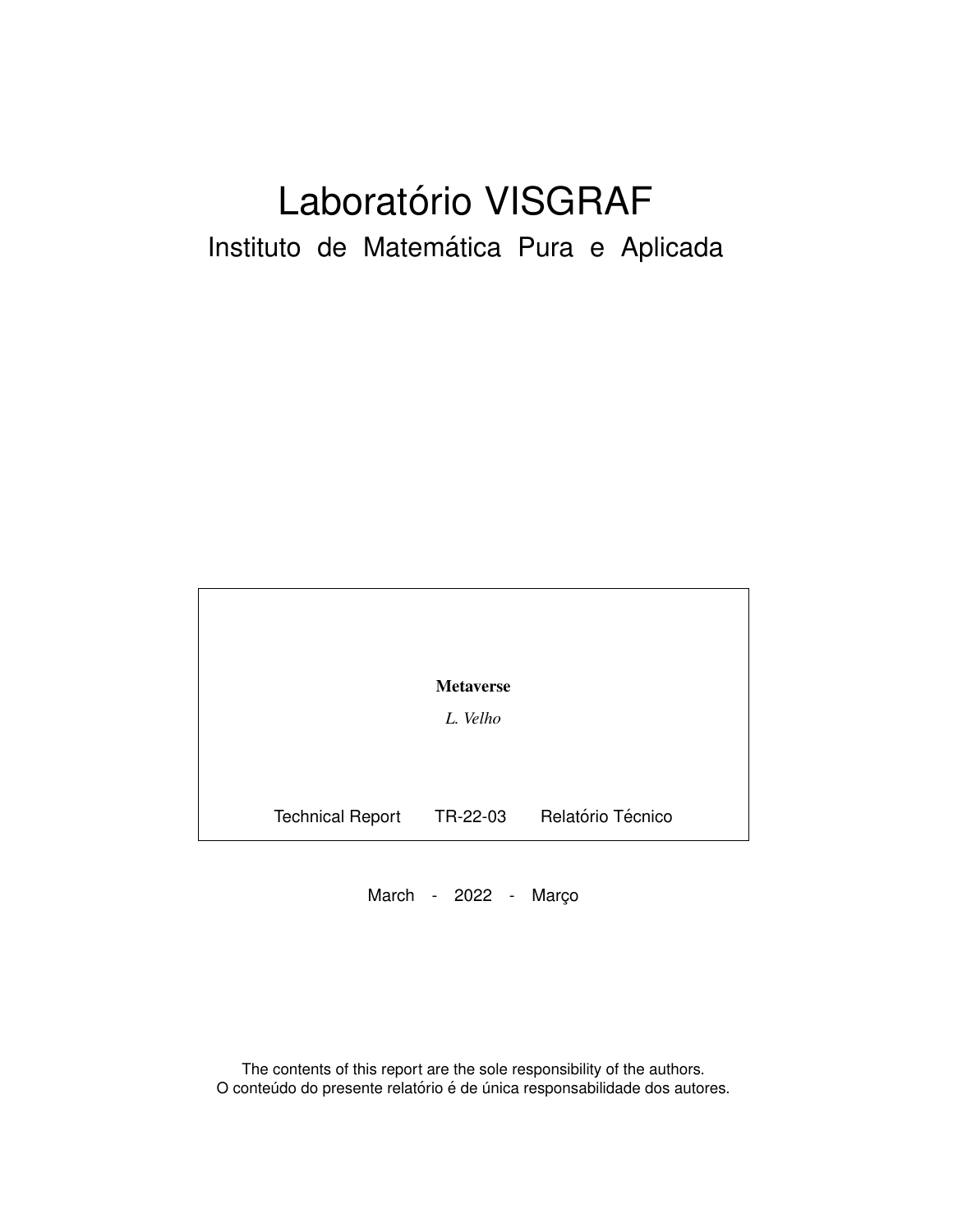#### **The Metaverse**

Luiz Velho

The term "Metaverse" was created in 1992 by Neal Stephenson for his science fiction novel *Snow Crash* [7] to designate a three-dimensional virtual space in parallel to the real world. It was a "meta-universe", imagined as the virtual reality successor of the internet.

Since its inception the Metaverse has been associated with applications using virtual and augmented reality technologies, as well as, virtual worlds social platforms like *Second Life* [8]. As a consequence, these initiatives motivated a general perception of a trend towards an integration between virtual and physical spaces with virtual economies. that ultimately would involve the entire industry.

The scenario described above, accelerated by global transformations due to the COVID-19 pandemic, influenced the 5 major Web companies: Google; Apple; Facebook; Amazon and Microsoft, to proactively promote the Metaverse as their "vision of the future". For example, in 2021 Facebook changed the company name to Meta.

Given these facts, it is reasonable to imagine that the "metaverse wave" will gradually reach all sectors of modern society.

Here we consider Metaverse in a very broad sense, encompassing all innovations and technologies related to new media, communications and computing, such as IoT (internet of things), 5G, Cryptocurrencies, and Machine Learning.

In fact, we will not attempt to arrive at a precise definition of Metaverse since we believe it would be misleading given the diversity of points of view of such a phenomenon "in-process".

Nonetheless, it is enlightening to contrast Virtual and Augmented Reality with the notion of Metaverse. While the former (VR / AR) can be considered enabling media technologies, the latter (Metaverse) is a general application context in which they operate, together with many other technological innovations.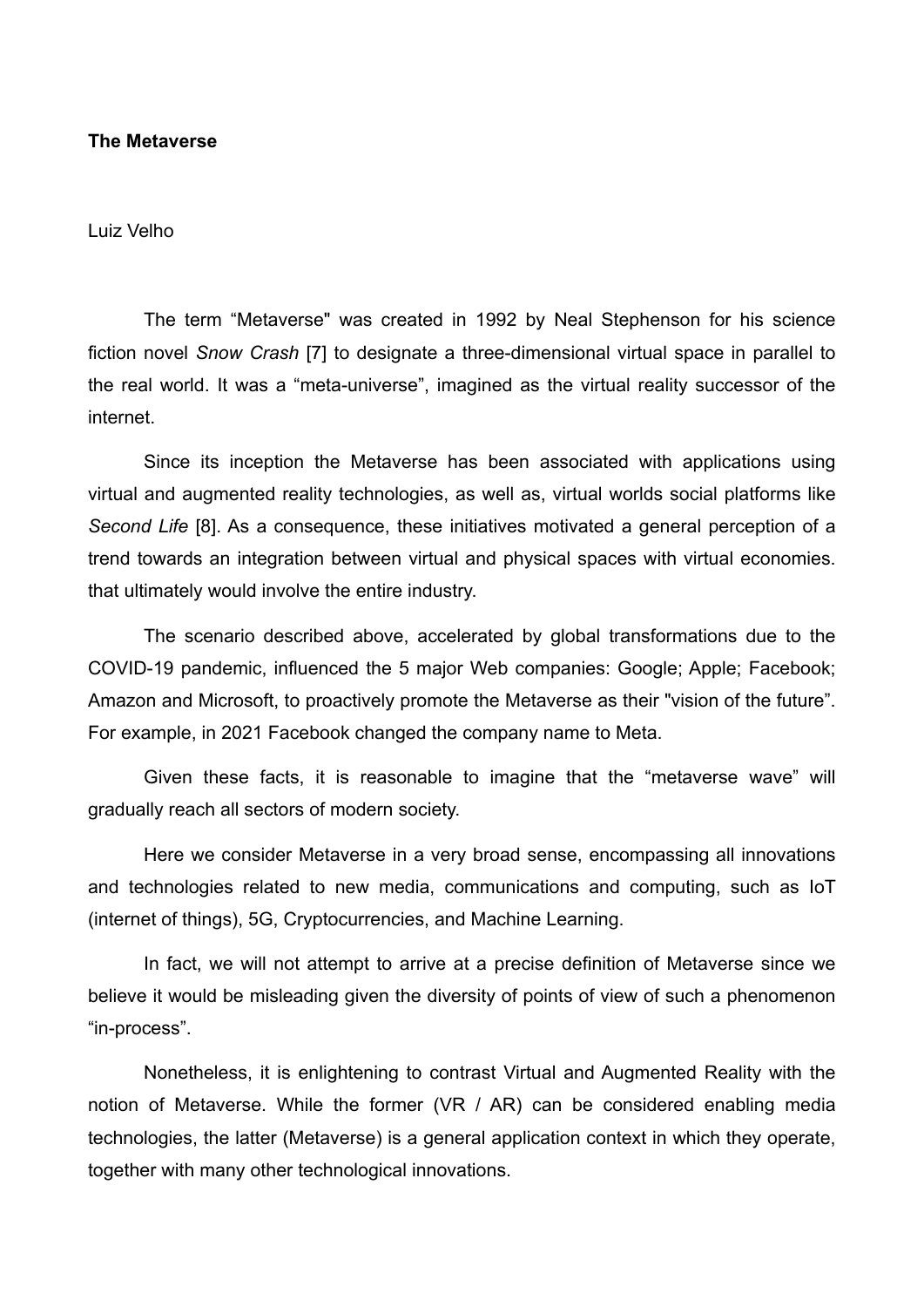#### **• From Virtuality Continuum to Internet 4.0**

As discussed above, we can think of the Metaverse as a network of 3D virtual worlds focused on social connection, which is related to the real economy and physical spaces. In that sense, the concept of "virtuality continuum" is instrumental.

The Virtuality Continuum is a continuous scale ranging between the completely virtual (i.e., virtuality), and the completely real (i.e., reality). It was first introduced by Paul Milgram [1] and opens up possibilities for variations and compositions of real and virtual objects (See Figure 1).

The area between the two extremes, where both the real and the virtual are mixed, is called mixed reality. This in turn is said to consist of both augmented reality, where the virtual augments the real, and augmented virtuality, where the real augments the virtual.

The concept has been described in the context of new media and computer science, but in fact it could also be considered a matter of anthropology in the Metaverse scenario.



Figure 1 - The Virtuality Continuum. From [1].

Besides the Virtuality Continuum it is enlightening to take into account two other associated continua that also play a role in the unfolding of the Metaverse: the spectrum of technologies ranging from *augmentation* to *simulation*; and the spectrum of applications ranging from *personal* to *social*. The interplay of these two axis is depicted in Figure 2.

The augmentation-simulation axis is akin to AR-VR technologies where augmentation creates a layer onto our perception of the physical environment and simulation models a parallel reality of entire digital environments.

The personal-social axis is linked to a range of applications that focus either on individual users or the world pertaining to a group of users.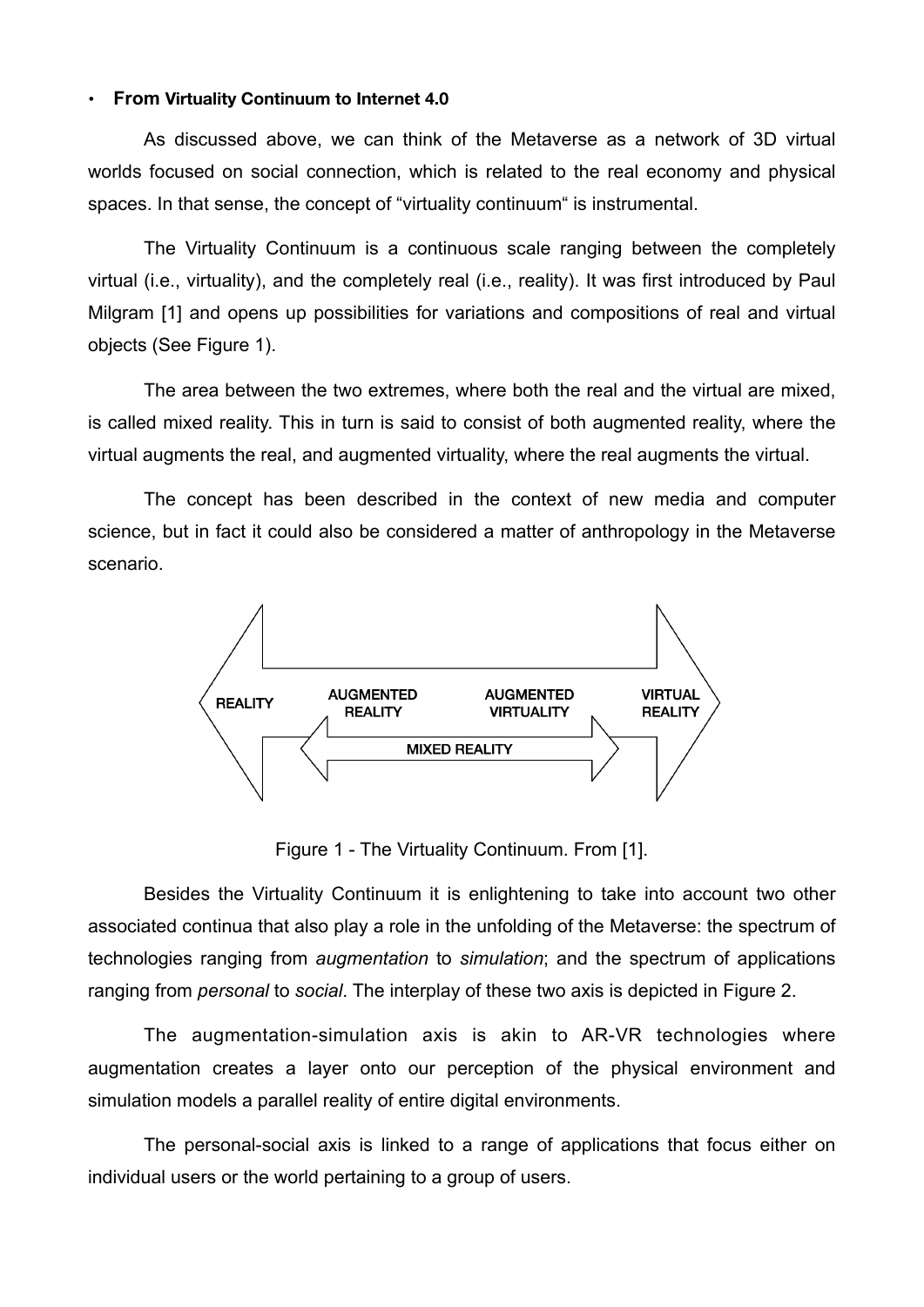The combination of these two axis gives rise to four key components of the Metaverse landscape: Virtual Worlds; Mirror Worlds; Augmented Reality and Life-logging.

To complete the panorama, there are techniques that enable and link these components, such as: Networks and Interfaces; Modeling and Immersion; Sensors and IoT; Interaction and Identity.

This is the scenario proposed by John Smart in the "Metaverse Roadmap: Pathways to the 3D Web" [5].



Figure 2 - Metaverse Scenarios. Adapted from [5].

Finally, in order to understand the Metaverse as a complete global context for applications is mister to analyze its relationships with the whole society at different levels. Jon Radoff, in "Measuring the Metaverse" [6], proposes a hierarchy of 7 layers where he moves up the value chain from infrastructure at the bottom to experience at the top, stopping at human interface, decentralization, spatial computing, creator economy, and discovery along the way.

Such conceptual framework employs a standard methodology of computer systems that provides a concrete characterization of the Metaverse as part of our culture, society and information industry.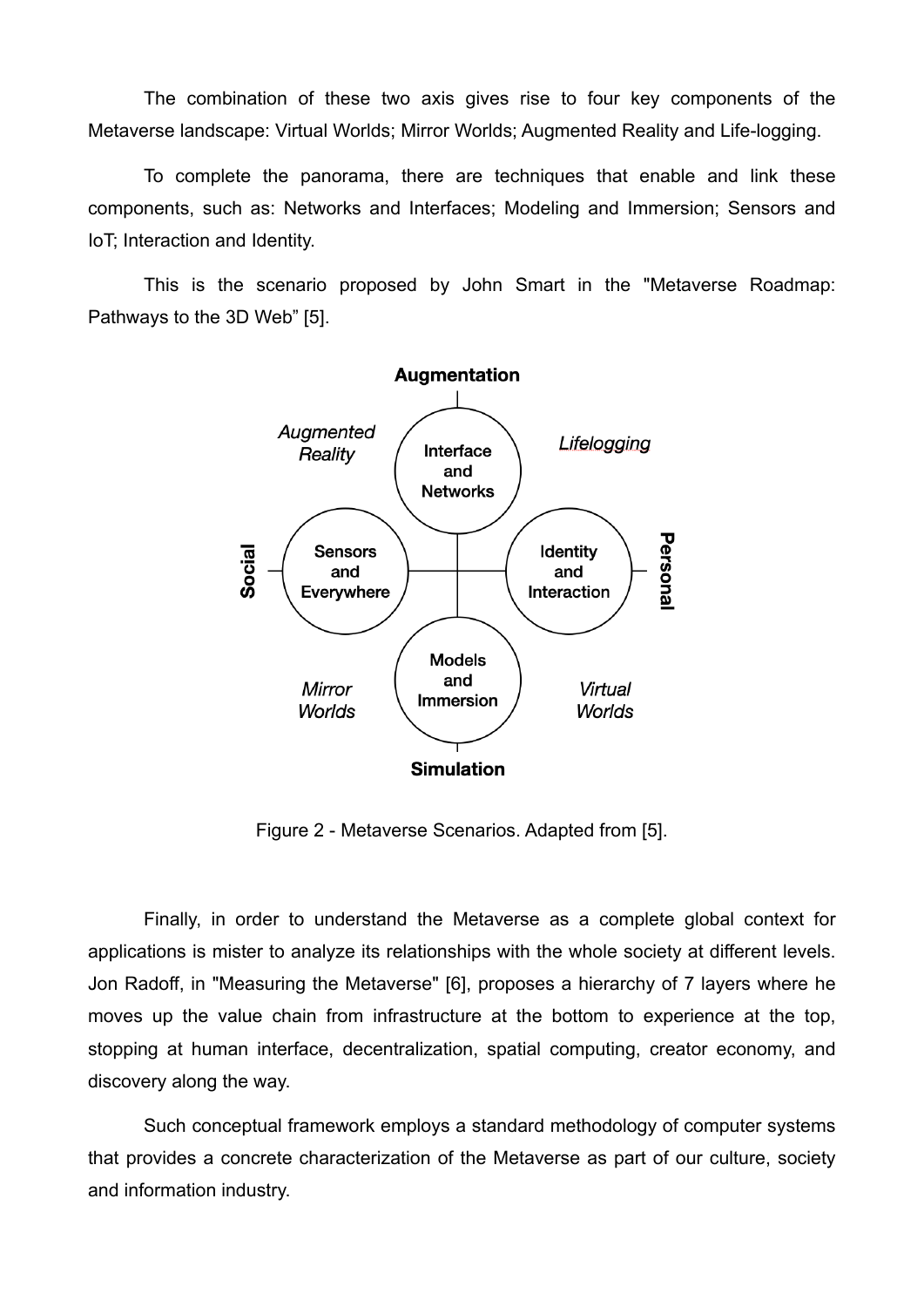In summary, as shown in Figure 3, these layers represent:

- Experience what people engage with, e.g., games, shows, conferences, etc;
- Discovery how people find out about an experience;
- Creator Economy content market for the things in the metaverse;
- Spatial Computing platforms for 3D environments and interaction;
- Decentralization democratized distribution ecosystem;
- Human Interface means of access to the metaverse: mobile, headsets, etc;
- Infrastructure cloud computing; telecommunication networks.



Figure 3 - The 7 Layers of the Metaverse. From [6].

In a way, the picture rendered above gives a prospective view of what the future Web promises with the Internet 4.0.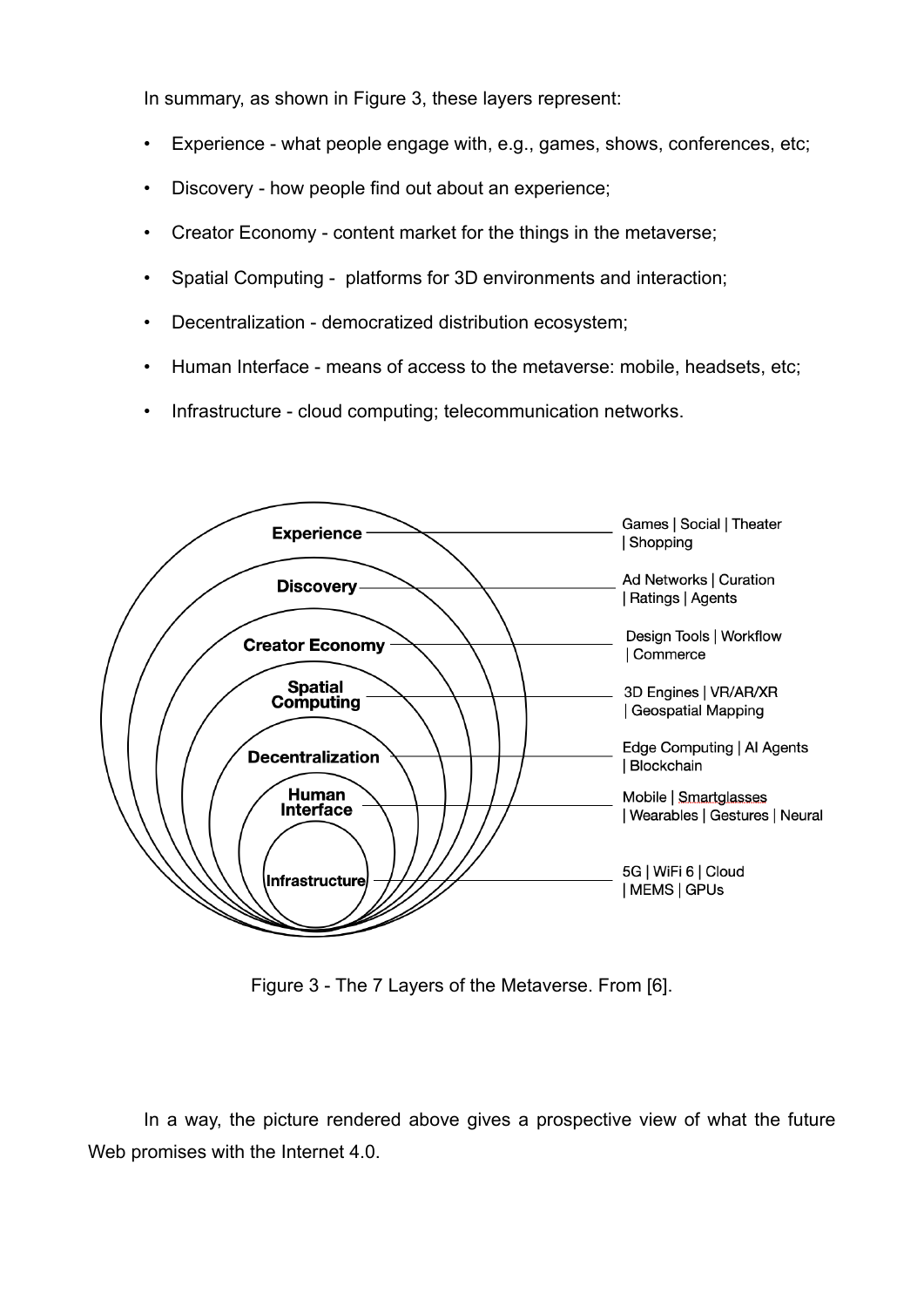### **• Expanded Reality for Mediatic Shared Experiences**

As we have seen in the previous section, at the top of the Metaverse pyramid lies "*the experience*". Arguably, from the user's point of view, this is the most relevant element because it is how people relate to the applications context.

It is important to highlight what is novel and unique about metaverse experiences. They are essentially "Mediatic Shared Experiences" within an "Expanded Reality". This scenario involves: mediation; communication and intelligence.

In such experiences the users share content and communicate with each other through an intelligent medium. In this setting we have three levels of abstraction: i) concrete — the metaverse technology; ii) perceptual — the psychophysiological fruition iii) symbolic — the involvement with content and activity. See Figure 4.



Figure 4 - Mediatic Shared Experience.

The mechanisms behind a metaverse experience belong to the field of study of "Computational Applied Mathematics for Media". This emerging branch of science deals with *mathematical models* that arise from *data sources* and are experienced by *users within an application.* These three entities are mediated by computational processes that enable the fulfillment of the experience.

As can be seen in Figure 5, the users interface with data though sensing and display processes (note that this involves perceptual aspects and this same mechanism allows users to interface with each other through data mediation). The data can be processed in different ways as a signal according to application requirements. Further, it can also go through a process of analysis to in order create a mathematical model that can be used for simulations, as well as in a synthesis process to generate new data [2], [3].

The Data / Model framework is based on many traditional disciplines of Science and Engineering. Recently, it has been enhanced by Artificial Intelligence and Machine Learning techniques.